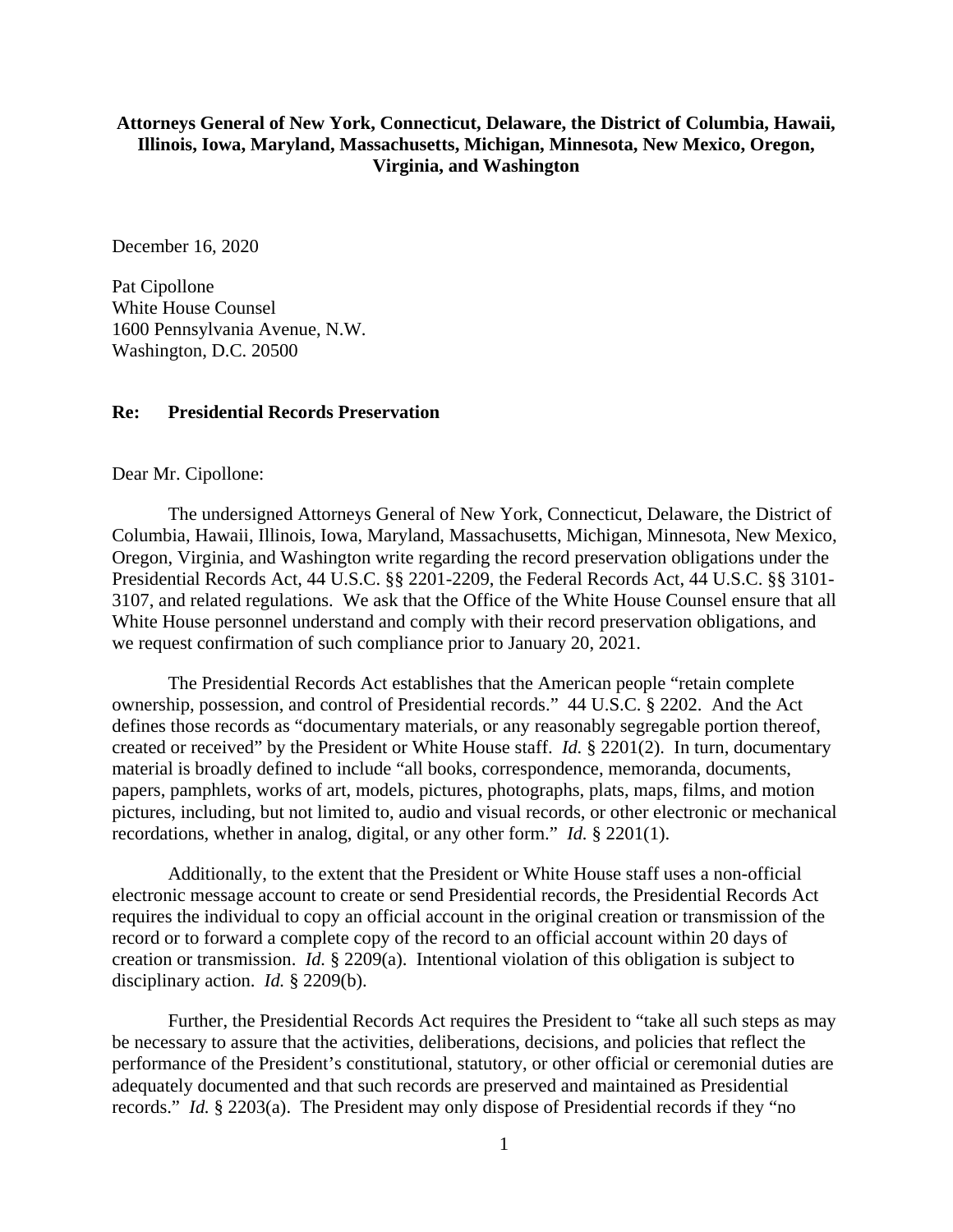longer have administrative, historical, informational, or evidentiary value," and the Archivist of the United States approves of the proposed disposal in writing. *Id.* § 2203(c).

As you know, White House Counsel issued a February 22, 2017 memorandum reminding all White House personnel of "their obligation to preserve and maintain presidential records, as required by the Presidential Records Act ("PRA")."<sup>[1](#page-1-0)</sup> The memorandum noted that "willful destruction or concealment of federal records is a federal crime punishable by fines and imprisonment."[2](#page-1-1) In September 2017, White House Counsel reportedly reiterated these record preservation obligations and reminded staff that willful violation of those obligations could result in criminal liability.<sup>[3](#page-1-2)</sup> Our understanding is that these memoranda are the only such notices that have been sent to White House staff, and therefore, it has been more than three years since they were reminded of their record preservation obligations.

As detailed in a recently filed complaint, the President has shown an utter disregard for his recordkeeping obligations under the Presidential Records Act throughout his presidency.<sup>[4](#page-1-3)</sup> This includes, for example, President Trump's practice of ripping up notes at the close of meetings, his practice of tweeting and then deleting his tweets, and his obstruction of notetaking.[5](#page-1-4) Additionally, it has been widely reported that Senior Advisor Jared Kushner communicates with other administration officials as well as foreign officials through WhatsApp and that Advisor to the President Ivanka Trump has used a personal email account to send emails concerning White House business. [6](#page-1-5) In light of these and other news reports, we have serious concerns about compliance by White House personnel with their Presidential Records Act obligations, including preservation of records and proper use of non-official electronic message accounts.

Accordingly, on behalf of our states' residents, we strongly urge you to remind all individuals in the Executive Office of the President to collect, retain, and preserve all documents, communications, and all other records, including complete copies of records created or sent by a

<span id="page-1-0"></span><sup>&</sup>lt;sup>1</sup> White House Memorandum, Presidential Records Act Obligations, Feb. 22, 2017,

[https://www.archives.gov/files/foia/Memo%20to%20WH%20Staff%20Re%20Presidential%20Records%20Act%20](https://www.archives.gov/files/foia/Memo%20to%20WH%20Staff%20Re%20Presidential%20Records%20Act%20(Trump,%2002-22-17)_redacted%20(1).pdf) [\(Trump,%2002-22-17\)\\_redacted%20\(1\).pdf.](https://www.archives.gov/files/foia/Memo%20to%20WH%20Staff%20Re%20Presidential%20Records%20Act%20(Trump,%2002-22-17)_redacted%20(1).pdf) 2 *Id.* at 3.

<span id="page-1-1"></span>

<span id="page-1-4"></span><span id="page-1-3"></span><span id="page-1-2"></span><sup>3</sup> Josh Dawsey & Bryan Bender, "National Archives warned Trump White House to preserve documents," POLITICO, Oct. 17, 2017, [https://www.politico.com/story/2017/10/17/national-archives-trump-documents-preserve-243888.](https://www.politico.com/story/2017/10/17/national-archives-trump-documents-preserve-243888)<br><sup>4</sup> Complaint, *National Security Archive, et al. v. Trump, et al.*, No. 1:20-cv-03500 (D.D.C. Dec. 1, 2020), at \ <sup>5</sup> Id. at ¶ 56-59 (citing Annie Karni, "Meet the guys who tape Trump's papers back together," POLITICO, June 10, 2018, [https://politi.co/33cqS7p;](https://politi.co/33cqS7p) Jill Lepore, "Will Trump Burn the Evidence?," NEW YORKER, Nov. 16, 2020, [https://bit.ly/3kZesWy;](https://bit.ly/3kZesWy) Rachel Treisman, "As President Trump Tweets and Deletes, the Historical Record Takes Shape," NPR, Oct. 25, 2019, [https://n.pr/3pYdhKz;](https://n.pr/3pYdhKz) Peter Baker, "Trump and Putin Have Met Five Times, What Was Said Is a Mystery," N.Y. TIMES, Jan. 15, 2019, [https://nyti.ms/397bQDK;](https://nyti.ms/397bQDK) Greg Miller, "Trump has concealed details of his face-to-face encounters with Putin from senior officials in administration," WASHINGTON POST, Jan. 13, 2019, [https://wapo.st/3fqArEy;](https://wapo.st/3fqArEy) Report on the Investigation Into Russian Interference In the 2016 Election, Vol. II, at 117).

<span id="page-1-5"></span><sup>6</sup> *See, e.g.*, Kevin Collier, "Jared Kushner's use of WhatsApp raises concerns among cybersecurity experts," Mar. 23, 2019, [https://www.cnn.com/2019/03/23/politics/kushner-whatsapp-concerns/index.html;](https://www.cnn.com/2019/03/23/politics/kushner-whatsapp-concerns/index.html) Josh Dawsey, "Kushner used private email to conduct White House business," Sep. 24, 2017,

[https://www.politico.com/story/2017/09/24/jared-kushner-private-email-white-house-243071;](https://www.politico.com/story/2017/09/24/jared-kushner-private-email-white-house-243071) Carol D. Leonnig and Josh Dawsey, "Ivanka Trump used a personal email account to send hundreds of emails about government business last year," WASHINGTON POST, Nov. 19, 2018, [https://wapo.st/2J3zXIP.](https://wapo.st/2J3zXIP)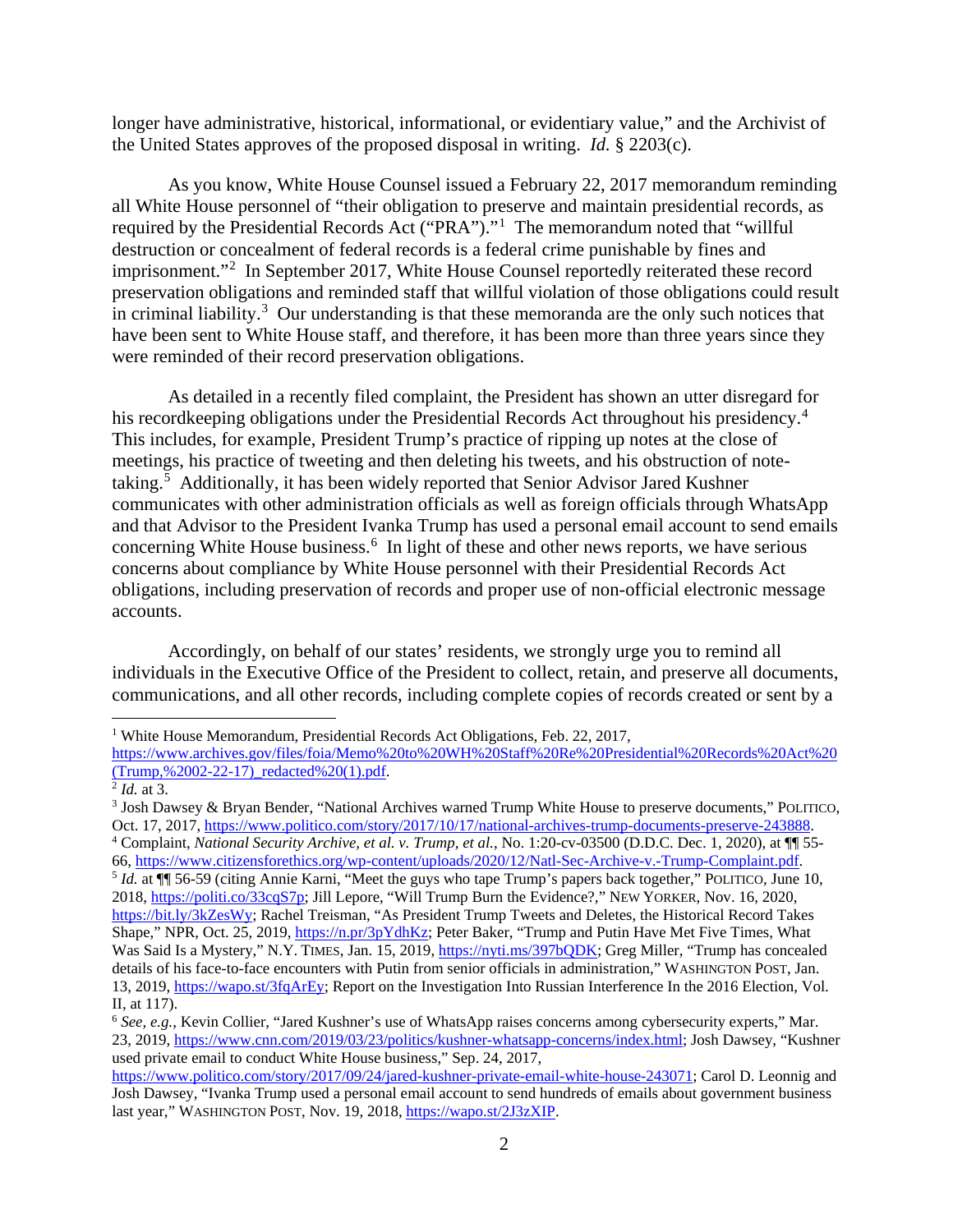non-official electronic message account. We also ask that you ensure that the President and White House staff do not alter, withhold, or destroy any Presidential records. And we respectfully request that you confirm compliance with the Presidential Records Act, the Federal Records Act, and related regulations by the Executive Office of the President prior to January 20, 2021. Please also indicate whether the President has requested or obtained the view of the Archivist with respect to the disposal of any Presidential records.

Thank you for your cooperation in this matter. We look forward to receiving your response.

Sincerely,

LettiA JAmes

Letitia James New York Attorney General

athleen

Kathleen Jennings Delaware Attorney General

William Tong Connecticut Attorney General

Karl A. Racine Attorney General for the District of Columbia

 $\leftarrow \emptyset$ 

Kwame Raoul Illinois Attorney General

Clare E. Connors Hawaii Attorney General

Ton Milla

Tom Miller Attorney General of Iowa